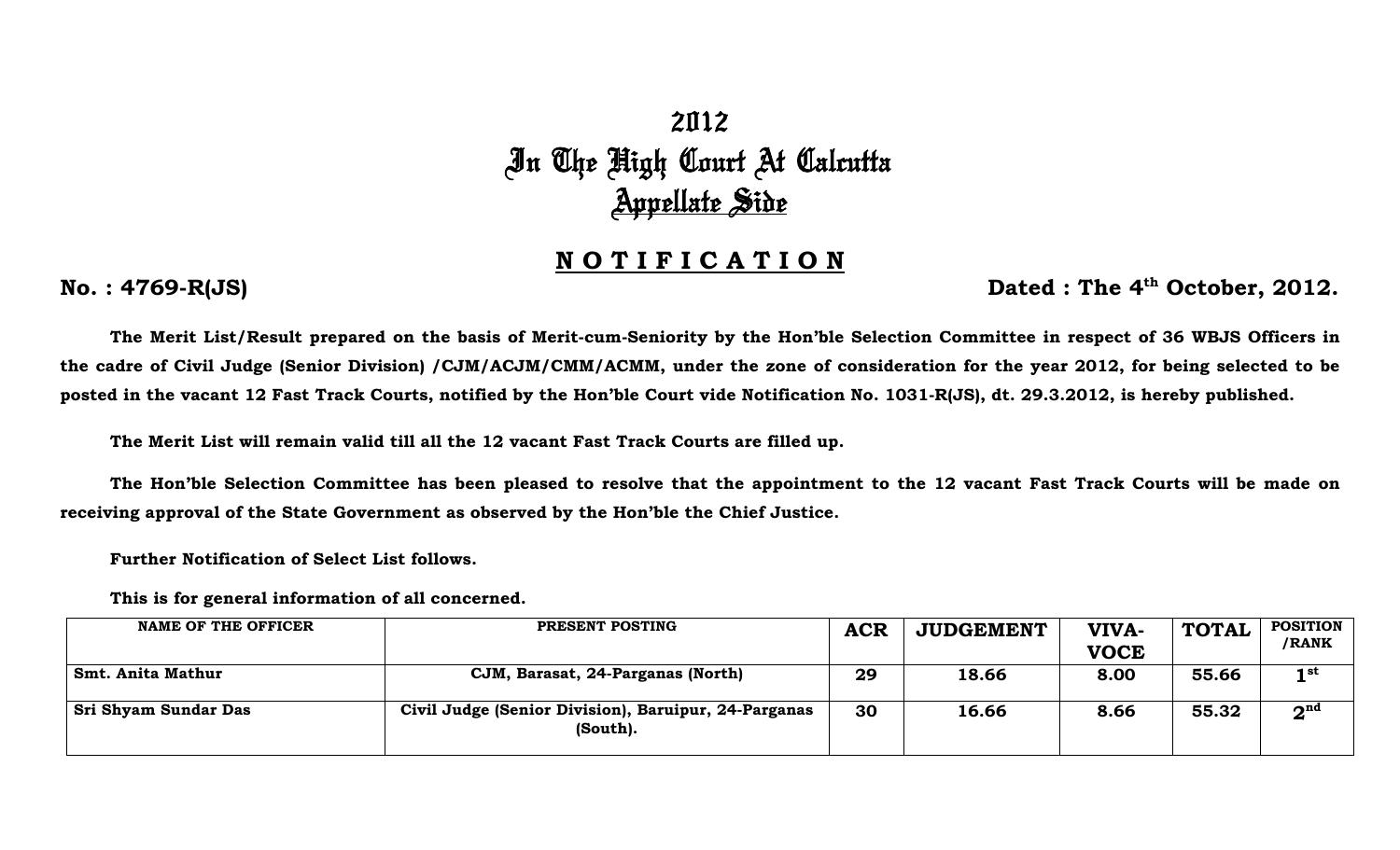| Sri Subhra Bandyopadhyay         | A.C.M.M., Kolkata                                                                                              | 30 | 19.33 | 5.00 | 54.33 | 3 <sup>rd</sup>          |
|----------------------------------|----------------------------------------------------------------------------------------------------------------|----|-------|------|-------|--------------------------|
| Sri Arghadeb Khan                | Chief Judicial Magistrate, Suri, Birbhum                                                                       | 30 | 16.00 | 6.66 | 52.66 | 4 <sup>th</sup>          |
| Sri Jyotirmoy Chandra            | Judge, 4th Bench, PSCC, Calcutta                                                                               | 30 | 15.00 | 5.83 | 50.83 | 5 <sup>th</sup>          |
| Smt. Sujata Kharga               | Judge, 3rd Bench, PSCC, Calcutta                                                                               | 29 | 17.00 | 4.83 | 50.83 | 6 <sup>th</sup>          |
| Sri Diptendra Nath Mitra         | CJM, Alipore, 24-Parganas (South)                                                                              | 29 | 16.66 | 5.00 | 50.66 | 7 <sup>th</sup>          |
| <b>Smt. Yasmin Ahmed</b>         | CJM, Burdwan                                                                                                   | 30 | 15.66 | 5.00 | 50.66 | 8 <sup>th</sup>          |
| <b>Sri Aloke Kumar Chowdhury</b> | CMM, Kolkata                                                                                                   | 28 | 16.66 | 5.83 | 50.49 | $\mathbf{Q}^{\text{th}}$ |
| Sri Nandadulal Kalapahar         | ACJM, Alipurduar, Jalpaiguri                                                                                   | 29 | 16.00 | 5.33 | 50.33 | $10^{\text{th}}$         |
| Sri Bikash Banik                 | Deputy Director (Legal), Health & Family Welfare<br>Department, Govt. of West Bengal, (on deputation)          | 30 | 14.00 | 5.66 | 49.66 | $11^{\text{th}}$         |
| Sri Ramesh Kumar Pradhan         | Civil Judge (Senior Division), Ghatal, Paschim<br>Medinipur, now posted as ACJM, Ghatal, Paschim<br>Medinipur. | 30 | 14.66 | 4.83 | 49.49 | $12^{\text{th}}$         |
| <b>Chowdhury Hefazat Karim</b>   | CJM, Jalpaiguri                                                                                                | 28 | 16.00 | 4.66 | 48.66 | 13 <sup>th</sup>         |
| Sri Himadri Sankar Ghosh Hazra   | A.C.J.M, Lalbagh, Murshidabad, U.O.T as Civil Judge<br>(Senior Division), Lalbagh, Murshidabad.                | 29 | 14.66 | 5.00 | 48.66 | $14^{\text{th}}$         |
| Sri Suratheswar Mondal           | ACJM, Baruipur, 24-Parganas (South)                                                                            | 28 | 14.00 | 6.50 | 48.50 | $15^{\text{th}}$         |
| <b>Sri Arup Kumar Das</b>        | CJM, Car Nicobar, Andaman & Nicobar Islands                                                                    | 27 | 17.00 | 4.50 | 48.50 | 16 <sup>th</sup>         |
| Sri Baishnab Sarkar              | Senior Municipal Magistrate, Kolkata                                                                           | 31 | 13.66 | 3.83 | 48.49 | 17 <sup>th</sup>         |
| Sri Hidayatullah Bhutia          | ACJM, Khatra, Bankura, U.O.T. as CJM, Bankura                                                                  | 29 | 15.00 | 4.16 | 48.16 | $18^{\text{th}}$         |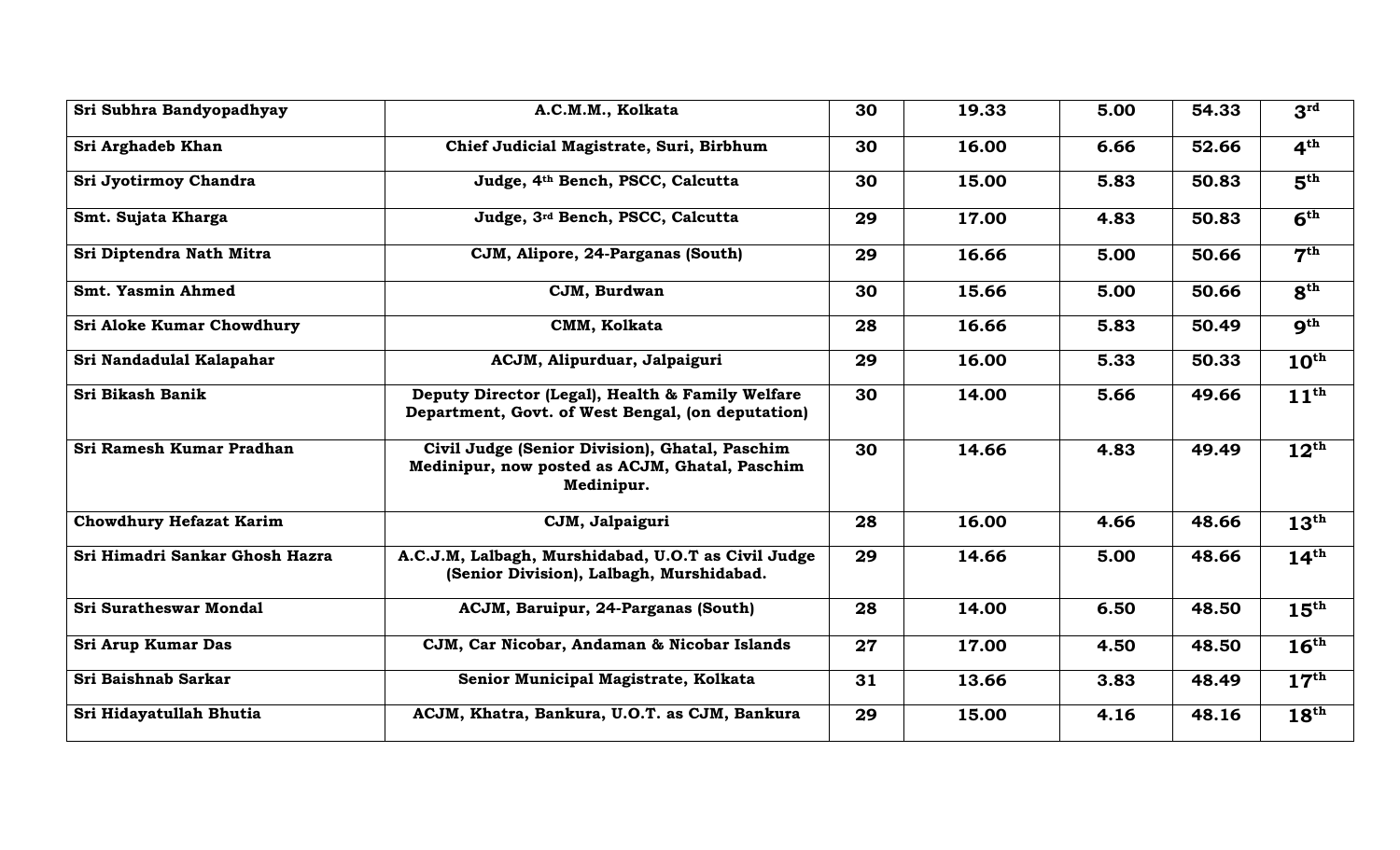| <b>Sri Dinanath Prasad</b>         | Competent Authority, Metro Railway, Kolkata, (on<br>deputation)                          | 29 | 14.33 | 4.83 | 48.16 | 19 <sup>th</sup> |
|------------------------------------|------------------------------------------------------------------------------------------|----|-------|------|-------|------------------|
| Smt. Dipali Shrivastava (Sinha)    | CJM, Balurghat, Dakshin Dinajpur                                                         | 31 | 13.66 | 3.33 | 47.99 | 20 <sup>th</sup> |
| Smt. Sarbani Mallick Chattopadhyay | Judge, 2 <sup>nd</sup> Labour Court, Calcutta, (on deputation)                           | 28 | 16.66 | 3.33 | 47.99 | $21^{st}$        |
| <b>Sri Kallol Kumar Das</b>        | <b>CJM, Paschim Midnapore</b>                                                            | 30 | 13.66 | 4.33 | 47.99 | 22 <sup>nd</sup> |
| <b>Sri Debasish Biswas</b>         | A.C.J.M, Chandannagar, Hooghly, now posted as<br>CJM, Malda.                             | 31 | 13.33 | 3.50 | 47.83 | 23 <sup>rd</sup> |
| Sri Sandip Kumar Manna             | CJM, Cooch Behar                                                                         | 30 | 13.00 | 4.16 | 47.16 | $24^{\text{th}}$ |
| Molla Asgar Ali                    | CJM, Darjeeling                                                                          | 32 | 12.66 | 2.00 | 46.66 | $25^{\text{th}}$ |
| Smt. Srimayi Kundu                 | Civil Judge (Senior Division), Sadar, Jalpaiguri                                         | 29 | 11.66 | 5.33 | 45.99 | 26 <sup>th</sup> |
| Sri Arabinda Panti.                | Civil Judge (Senior Division), Raiganj, Uttar Dinajpur.                                  | 28 | 11.33 | 5.16 | 44.49 | $27^{\text{th}}$ |
| Smt. Ali Biswas (Sarkar)           | CJM, Berhampore, Murshidabad                                                             | 29 | 12.66 | 2.66 | 44.32 | 28 <sup>th</sup> |
| <b>Sri Pradip Kumar Ray</b>        | Deputy Registrar, West Bengal Human Rights<br>Commission, (on deputation).               | 28 | 12.00 | 3.00 | 43.00 | 29 <sup>th</sup> |
| <b>Sri Tito Rob</b>                | Deputy Registrar (Judicial), West Bengal Taxation<br>Tribunal, Calcutta, (on deputatuon) | 28 | 12.66 | 2.00 | 42.66 | 30 <sup>th</sup> |
| Sri Sridhar Chandra Su             | ACJM, Kandi, Murshidabad.                                                                | 25 | 14.33 | 3.33 | 42.66 | $31^{st}$        |
| Smt. Manjushree Mondal             | CJM, Chinsurah, Hooghly                                                                  | 29 | 11.33 | 2.00 | 42.33 | 32 <sup>nd</sup> |
| Sri Sambhu Sarkar                  | Deputy Registrar, WBSAT, (on deputation)                                                 | 28 | 11.66 | 2.00 | 41.66 | 33 <sup>rd</sup> |
| Sri Debapriya Basu                 | Administrative Officer, WBJA, Calcutta.                                                  | 24 | 12.66 | 4.50 | 41.16 | 34 <sup>th</sup> |